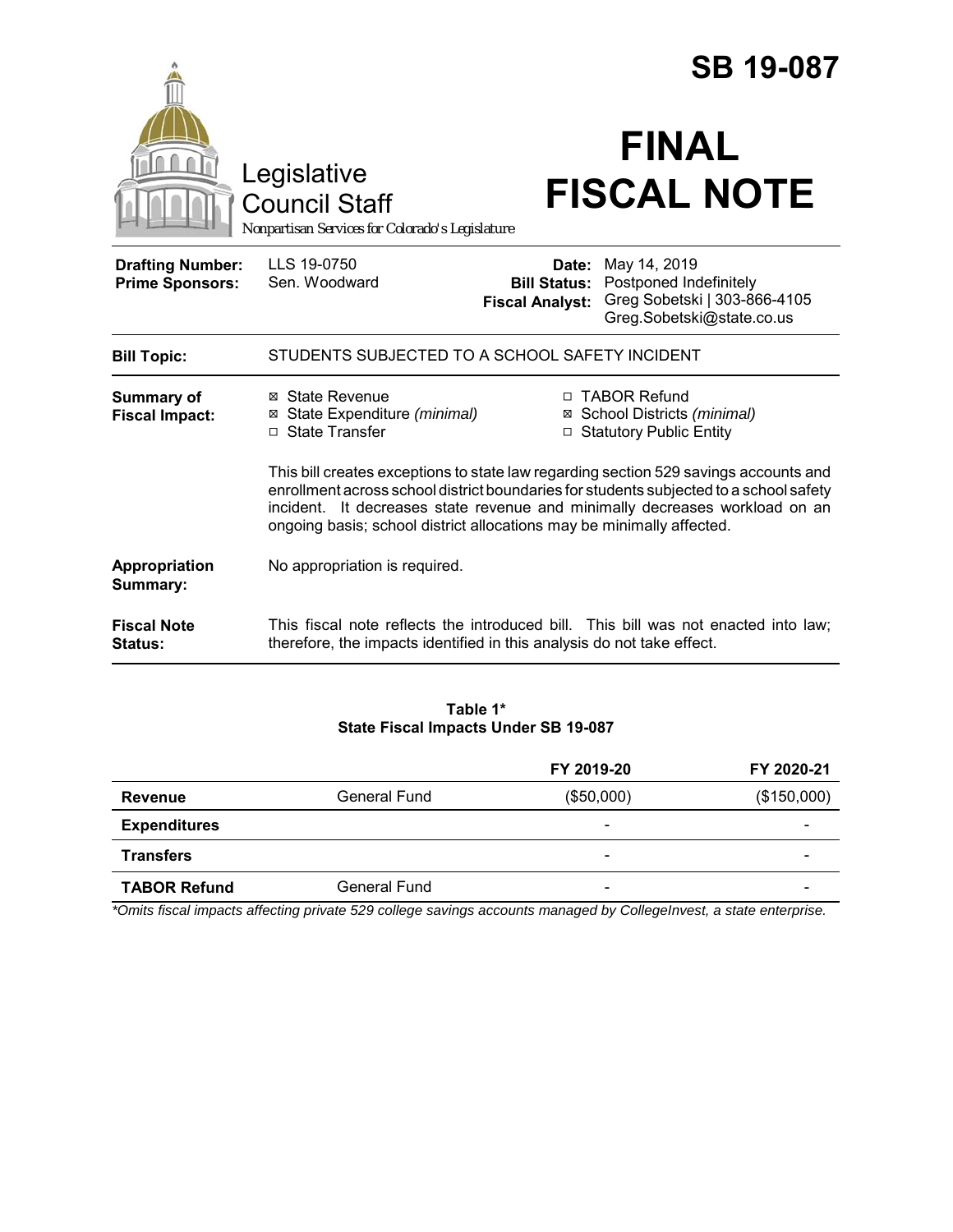May 14, 2019

## **Summary of Legislation**

This bill makes exceptions to state law for students subjected to a school safety incident. A school safety incident is an incident of harassment, hazing, bullying, threat or intimidation, or physical or sexual assault that a student has been subjected to while enrolled in a kindergarten through twelfth grade (K-12) public, private, or religious school.

**529 accounts.** The bill modifies the state income tax deduction for contributions to an education savings account established under section 529 of the Internal Revenue Code (529 account). The bill allows money in a 529 account to be withdrawn to pay for qualified K-12 education expenses, including those for enrollment or attendance at a public, private, or religious school, for students who have been subjected to a school safety incident. Under the bill, these withdrawals are not subject to income tax recapture.

**Public schools of choice.** State law requires that school districts allow enrollment of nonresident Colorado pupils in particular programs offered by the district. Under current law, a school district is not required to enroll a nonresident student after the pupil enrollment count day. The bill makes an exception for students subjected to a school safety incident. School districts retain their current law ability to deny a nonresident student's enrollment if there is insufficient space or staff, if the appropriate program is not offered, or if the pupil does not meet program eligibility requirements.

## **Background**

**Current state deduction for 529 account contributions.** Current state law allows a taxpayer annually to deduct 529 account contributions when computing their state taxable income. Taxpayers are allowed to spend money from 529 accounts for "qualified higher education expenses," as defined under a particular section in federal law, or as a result of the beneficiary student's death or disability or receipt of a scholarship. Disbursements that do not fit one of these purposes are subject to income tax recapture, meaning that taxpayers must pay income tax on the amount disbursed, plus penalty and interest. Colorado 529 accounts are managed by CollegeInvest, a state enterprise administered through the Department of Higher Education.

**Federal deduction.** Federal law allows for investment income earned in a 529 account to be deducted for federal tax purposes.

**Tax Cuts and Jobs Act.** The Tax Cuts and Jobs Act (TCJA) became law in December 2017. It amends section 529 to broaden the types of expenses that qualify for the federal deduction. Specifically, the TCJA permits expenses up to \$10,000 per beneficiary per year for an elementary or secondary public, private, or religious school; for tuition for tutoring or educational classes outside the home; for dual enrollment with a higher education institution; and for educational therapies for students with disabilities in connection with a home school.

According to an Office of Legislative Legal Services (OLLS) legal memorandum dated February 27, 2018, 529 account contributions for K-12 expenses and for other expenses added in the TCJA are eligible for the state deduction; however, 529 account withdrawals for these purposes are subject to income tax recapture, including penalty and interest. Expenditures for additional income tax recapture associated with this provision of the TCJA are not included in the 2019 Long Bill.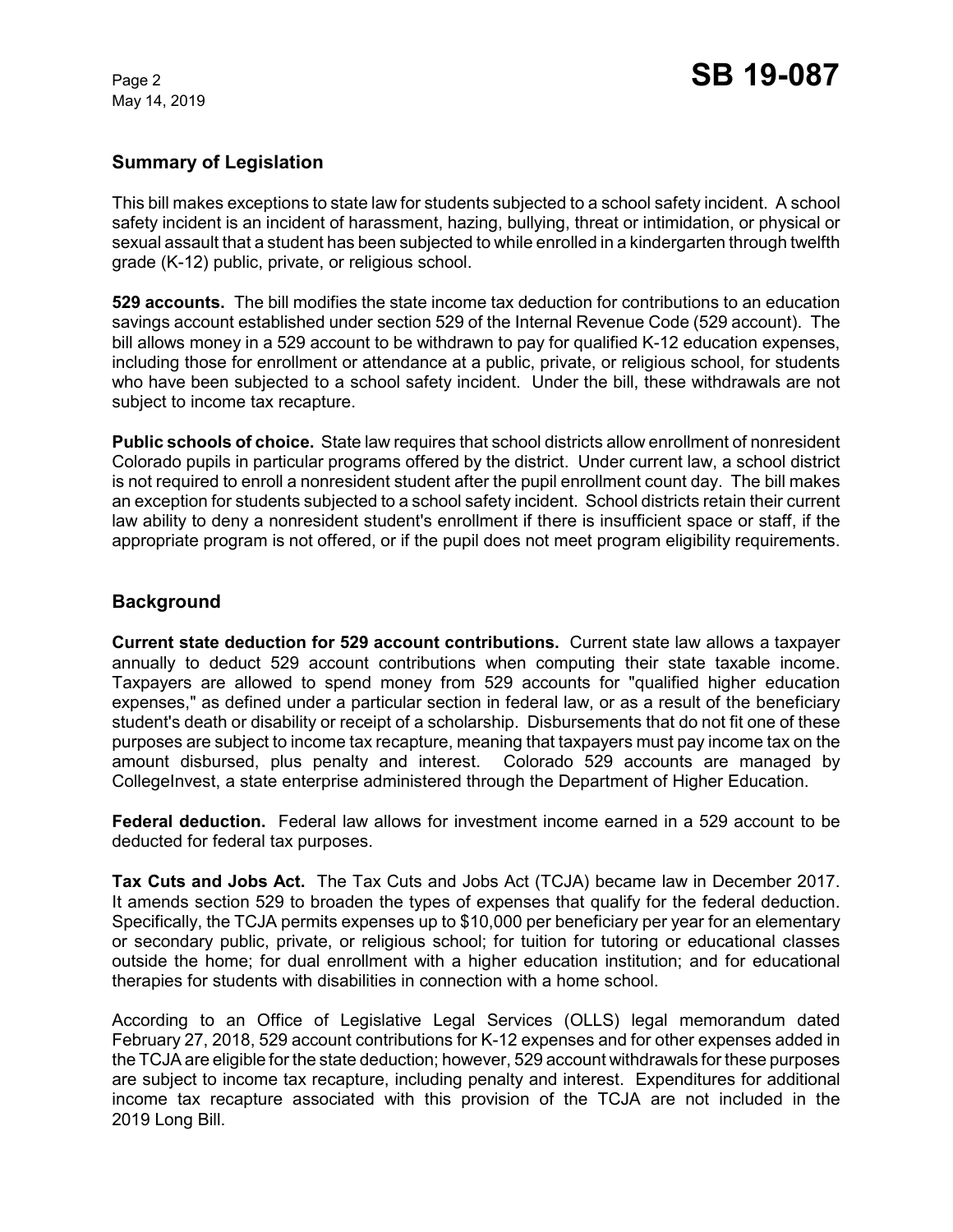May 14, 2019

# **Assumptions**

**Current law.** This fiscal note assumes that current law will be administered in a manner consistent with the February 27, 2018, OLLS memorandum. Accordingly, 529 account contributions for K-12 expenses are assumed to qualify for the state deduction. However, taxpayers making 529 account withdrawals for these purposes are assumed to be subject to income tax recapture, including penalty and interest. Expenditures required for the DOR to administer this obligation in future years have not been estimated and are currently assessed as indeterminate.

**Timing of 529 account withdrawals.** Because the state income tax deduction for contributions to a 529 account can be accessed during the same year for which qualified expenses are paid, this fiscal note assumes no lag time between 529 account deposits and withdrawals.

## **State Revenue**

The bill is expected to decrease General Fund revenue by \$50,000 in FY 2019-20, \$150,000 in FY 2020-21, and larger amounts in subsequent fiscal years. The bill reduces individual income tax revenue, which is subject to TABOR; however, the state is not expected to collect a TABOR surplus in FY 2019-20 or FY 2020-21.

These estimates assume that 31.5 percent of the state's 34,500 students attending private K-12 schools have 529 accounts, based on the utilization rate for college students, and that annual 529 account contributions for K-12 tuition will average \$6,650, consistent with disbursements for college students. Based on data published in the U.S. Department of Education's 2017 Indicators of School Crime and Safety report, it is assumed that 2.9 percent of students are subjected to a school safety incident each year. Based on these assumptions, the parents of 315 students are expected to begin to claim the deduction for 529 account contributions for K-12 expenses each year.

Estimates do not account for additional enrollment in private school based on the incentive offered in the bill. To the extent that students migrate from public school to private school more so than would be expected under current law, the bill's revenue impact may be greater than estimated.

# **State Expenditures**

The bill decreases tax administration workload in the Department of Revenue to the extent that withdrawals from 529 accounts that would be subject to income tax recapture under current law are permitted to occur without triggering a recapture requirement as a result of the bill. The effect on departmental workload is expected to be minimal.

## **School Districts**

State school finance allocations to school districts are determined in part by school district enrollment measured on the pupil count day. The bill creates a school safety incident exception to the current law stipulation that districts not be required to enroll nonresident Colorado students after the pupil count day, potentially resulting in the enrollment of students that will not be reflected in the district's school finance allocations until one year later than they otherwise would. Shifts in district allocations are assessed as minimal, and the bill is not expected to affect the state share of total program funding.